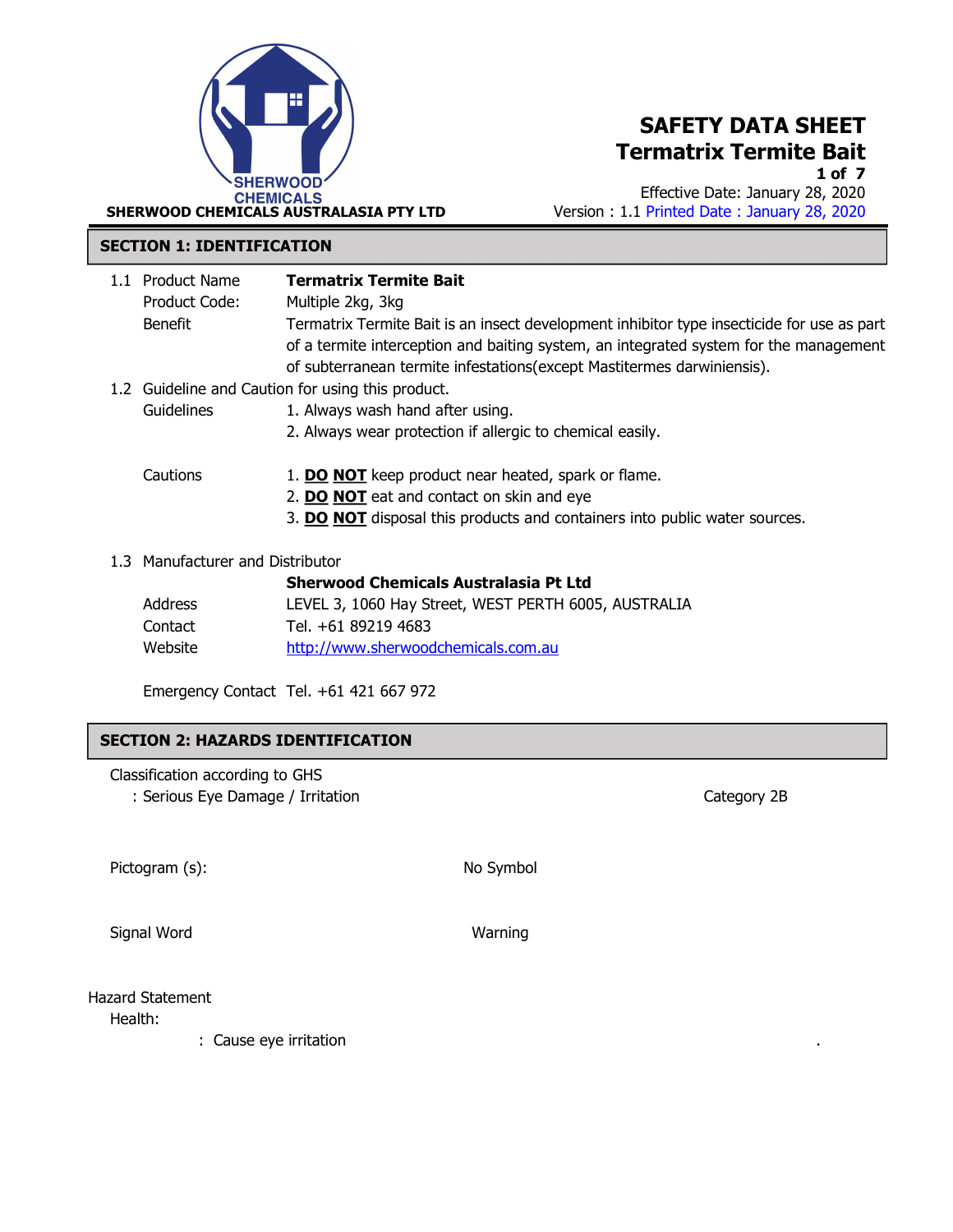

Effective Date: January 28, 2020 Version : 1.1 Printed Date : January 28, 2020

|            | <b>Precautionary Statement</b>                                                                   |  |  |  |
|------------|--------------------------------------------------------------------------------------------------|--|--|--|
| General    |                                                                                                  |  |  |  |
|            | : If medical advice is needed, have product container or label at hand.                          |  |  |  |
|            | : Keep out of reach of children.                                                                 |  |  |  |
|            | : Read label before use.                                                                         |  |  |  |
| Prevention |                                                                                                  |  |  |  |
|            | : Wash hand thoroughly after handling.                                                           |  |  |  |
| Response   |                                                                                                  |  |  |  |
|            | : IF IN EYES: Rinse cautiously with water for several minutes. Remove contact lenses, if present |  |  |  |
|            | and easy to do. Continue rinsing.                                                                |  |  |  |
|            | : If eye irritation persists: Get medical advice/attention.                                      |  |  |  |
| Storage    |                                                                                                  |  |  |  |
|            | : Store in a well-ventilated place. Keep container tightly closed.                               |  |  |  |
|            | : Store locked up.                                                                               |  |  |  |
| Disposal:  |                                                                                                  |  |  |  |
|            | : Dispose of contents / container to approved method and / or local regulations.                 |  |  |  |

| <b>SECTION 3: INFORMATION ON INGREDIENTS</b> |                   |                  |  |
|----------------------------------------------|-------------------|------------------|--|
| Component (s)                                | <b>CAS Number</b> | <b>Content</b>   |  |
| Chlorfluazuron                               | 71422-67-8        | 0.10             |  |
| Other Ingredients                            | Mixture           | Balance to 100 % |  |

| <b>SECTION 4: FIRST AID MEASURES</b> |                                                                                                                                                                                         |  |  |
|--------------------------------------|-----------------------------------------------------------------------------------------------------------------------------------------------------------------------------------------|--|--|
| If Eye Contact                       | : Rinse carefully out with plenty of water. If you were contact lenses, remove<br>if possible and wash away. If irritation persist, get medical attention<br>immediately.               |  |  |
| If Ingestion                         | : Rinse off with plenty of water. <b>DO NOT</b> induct vomiting, get medical<br>attention immediately.                                                                                  |  |  |
| If Inhalation                        | : Move patient to fresh air. If breathing is difficult, give artificial respiration<br>and get medical attention immediately.                                                           |  |  |
| If Skin contact                      | : Remove contaminated clothing immediately and rinse skin off with plenty<br>of water. Get medical attention immediately if irritation persist.                                         |  |  |
| Basic First Aid                      | : For advice, contact to the Poison Information Center, 1367 or Tel: (+66)<br>02-419-7007 (All 24 hours). If feel unwell, keep the patient warm and get<br>immediate medical attention. |  |  |
| Advice to Doctor                     | : Symptomatic treatment.                                                                                                                                                                |  |  |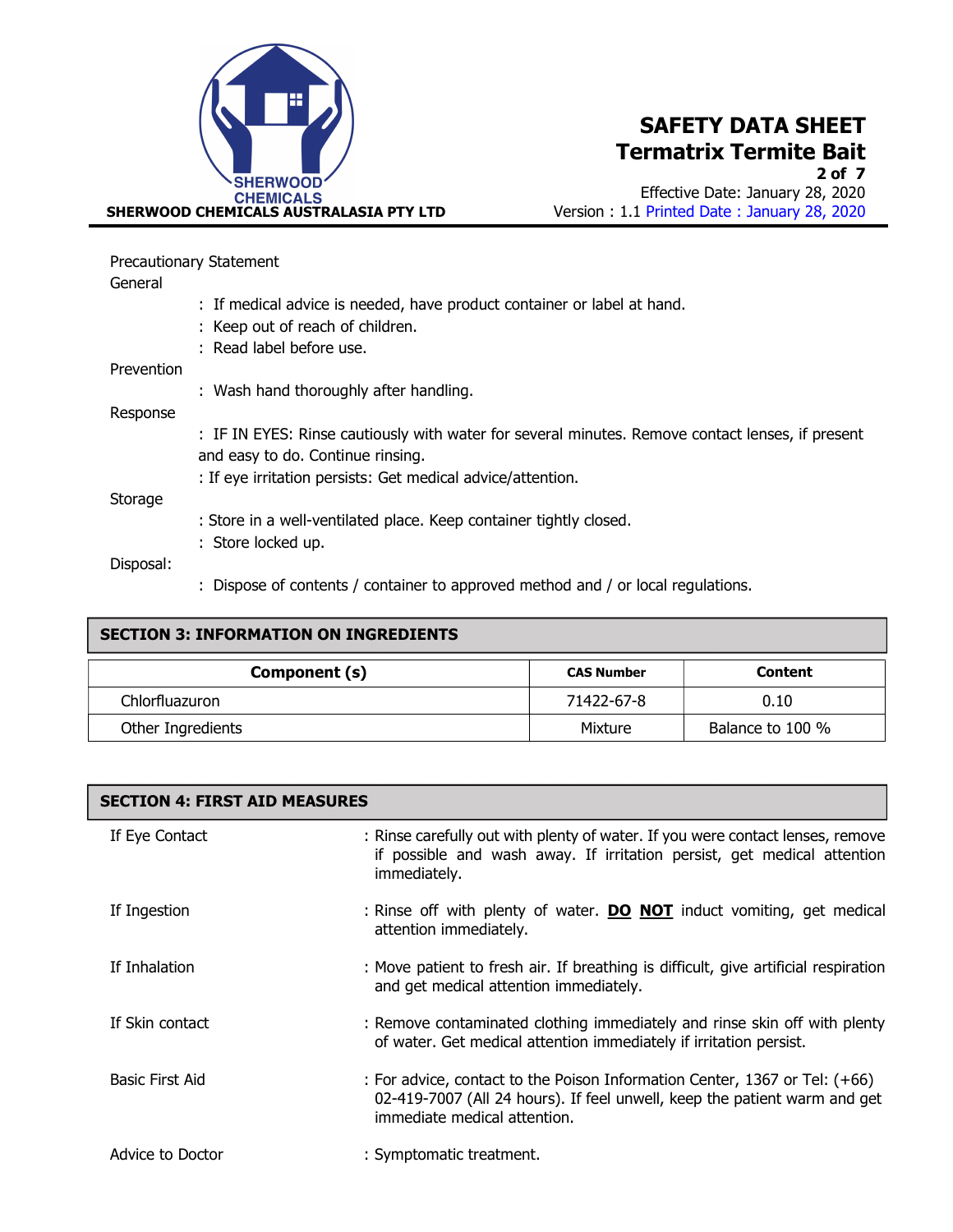

3 of 7

Effective Date: January 28, 2020 Version : 1.1 Printed Date : January 28, 2020

| <b>SECTION 5: FIRE FIGHTING MEASURES</b>                                                |                                                                                                                                                                                                                                                                                         |  |  |
|-----------------------------------------------------------------------------------------|-----------------------------------------------------------------------------------------------------------------------------------------------------------------------------------------------------------------------------------------------------------------------------------------|--|--|
| Extinguishing Media Suitable<br>Unsuitable<br>Specific Hazards Rising from the Chemical | : Use carbon dioxide, water spray, alcohol-resistant foam or dry powder.<br>: No data available.<br>: No data available.                                                                                                                                                                |  |  |
| Special Protective Action for Fire-Fighters                                             | : Wear self - contained breathing apparatus and chemical-protective<br>clothing (Self - Contained Breathing Apparatus, SCBA).<br>: Spray or fog water to cool outside of containers.                                                                                                    |  |  |
| <b>SECTION 6: ACCIDENTAL RELEASE MEASURES</b>                                           |                                                                                                                                                                                                                                                                                         |  |  |
| <b>Personal Precautions</b>                                                             | : Remove people out from spilled areas.<br>: Remove contaminated clothing immediately.<br>: Avoids contact directly to eye.                                                                                                                                                             |  |  |
| Personal Protecting Equipment<br><b>Environmental Precautions</b>                       | : Wear protecting glove if allergic to chemical easily.<br>: Avoid disposal of spilled material into soil, waterways, drains and sewers.<br>: Avoid release to the environment.                                                                                                         |  |  |
| Methods and Material for Containment and Cleaning Up                                    |                                                                                                                                                                                                                                                                                         |  |  |
|                                                                                         | : Absorb with liquid-binding material (sand, earth, diatomite, sawdust) and<br>place in an appropriate waste container.<br>: Clean the spilled areas and keep waste to specific container for<br>: Dispose by send to a licensed waste disposal contractor and / or local<br>regulator. |  |  |
| <b>SECTION 7: HANDLING AND STORAGE</b>                                                  |                                                                                                                                                                                                                                                                                         |  |  |
| Precautions for Safe Handling                                                           | : Avoid contact the product for prolonged periods.<br>: Use in a well-ventilated place.<br>: Always wash hands with soap and water after handling.                                                                                                                                      |  |  |
| Precautions for Safe Storage                                                            | : Keep container tightly closed and away from children, foods and pets.                                                                                                                                                                                                                 |  |  |

- : Keep away from heat, sunlight, flame and incompatible materials.
	- : Keep away from corrosive products and incompatible material.
	- : Keep in a cool, dry and well-ventilated place.
	- : Keep in a straight position and protect the container against physical damage.

### SECTION 8: EXPOSURE CONTROLS AND PERSONAL PROTECTION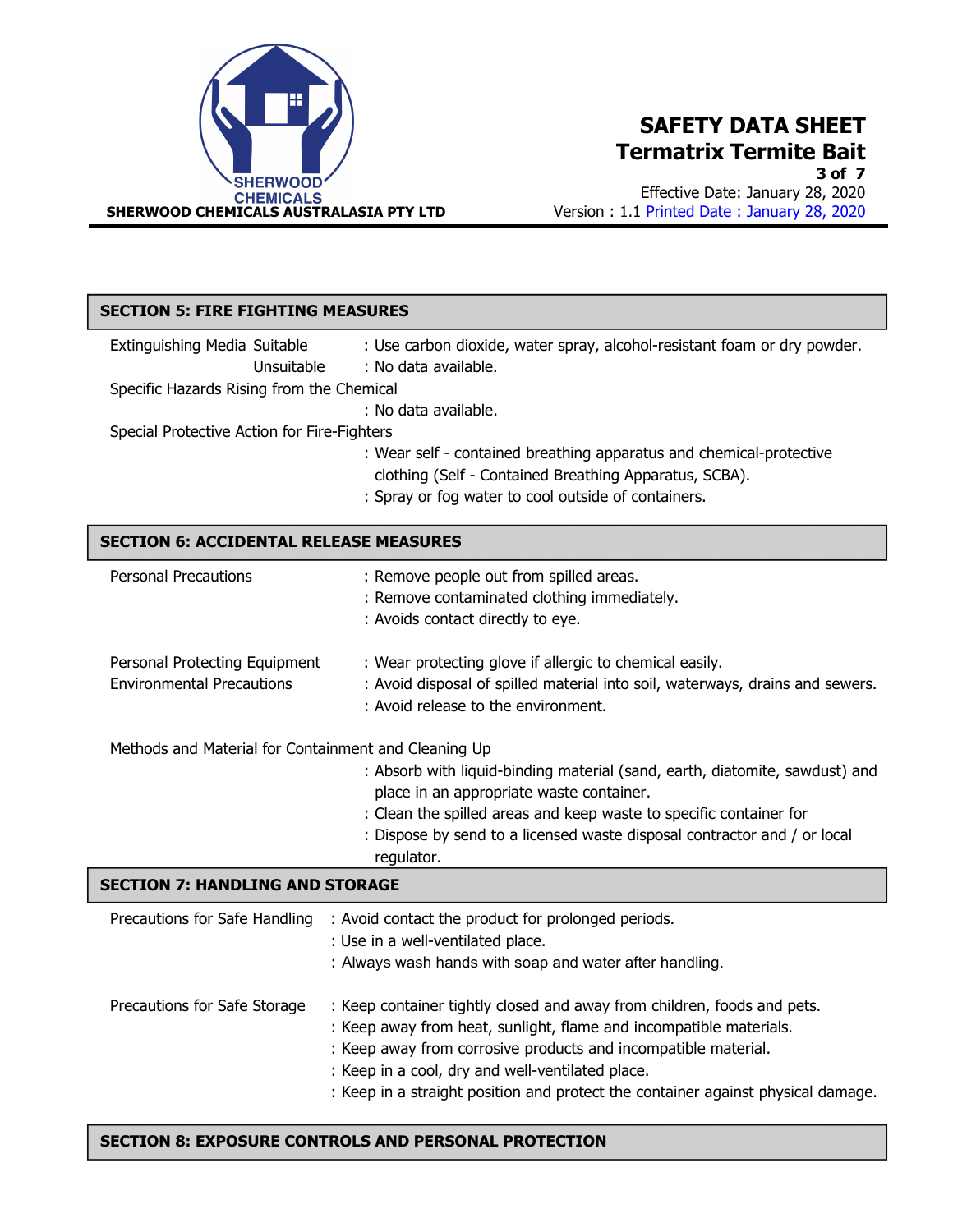

4 of 7

Effective Date: January 28, 2020 Version : 1.1 Printed Date : January 28, 2020

| National Exposure Standard                  | : Not data available.                                                                                       |  |
|---------------------------------------------|-------------------------------------------------------------------------------------------------------------|--|
| <b>Engineering Controls</b>                 | : Local exhaust ventilation may be necessary to reduce the concentration of                                 |  |
|                                             | chemical vapors.                                                                                            |  |
|                                             | Personal Protective Equipment : Wear appropriate specific chemical protective gloves such as nitrile rubber |  |
|                                             | gloves and clean the device after use.                                                                      |  |
| CECTION O. DUVCICAL AND CUEMICAL DRODEDTIEC |                                                                                                             |  |

#### CHEMICAL PROPERTIE

| Appearance |                                            | : White to yellowish Powder |                         |
|------------|--------------------------------------------|-----------------------------|-------------------------|
|            | Odor                                       |                             | : Characteristic scent. |
|            | Limit of Odor to Receive                   |                             | : No data available.    |
|            | pH value                                   |                             | $: 4.0 - 8.0$           |
|            | Melting / Freezing Point                   |                             | : No data available.    |
|            | Boiling Point / Range                      |                             | : No data available.    |
|            | Flash Point                                |                             | : No data available.    |
|            | Evaporation Rate                           |                             | : No data available.    |
|            | Flammability of Solid and Gas              |                             | : Not applicable.       |
|            | Flammable Limits (LFL) %                   |                             | : Not applicable.       |
|            |                                            | (UFL) %                     | : Not applicable.       |
|            | <b>Explosion Limit</b>                     | (LEL) %                     | : Not applicable.       |
|            |                                            | (UEL) %                     | : Not applicable        |
|            | Untapped Density                           |                             | $: 0.10 - 0.30$         |
|            | Vapour Pressure                            |                             | : No data available.    |
|            | Relative Density (Water $= 1$ )            |                             | : No data available.    |
|            | Partition Coefficient in n-Octanol / Water |                             |                         |
|            |                                            |                             | : No data available.    |
|            | Auto - Ignition Temperature                |                             | : No data available.    |
|            | Decomposition Temperature                  |                             | : No data available.    |
|            | Solubility                                 |                             | : Soluble in water.     |
|            | Specific Gravity / Density                 |                             | : No data available.    |
|            | Viscosity                                  |                             | : No data available.    |

### SECTION 10: STABILITY AND REACTIVITY

| Reactivity                                           | : No hazardous reactions if stored and handled as indicated.                                    |
|------------------------------------------------------|-------------------------------------------------------------------------------------------------|
| <b>Chemical Stability</b>                            | : Stable under normal conditions of storage and use.                                            |
|                                                      | Possibility of Hazardous Reactions : No hazardous reactions if stored and handled as indicated. |
| Conditions to Avoid                                  | : Avoid heat, sparks, open flames, ignition sources and direct sunlight.                        |
| <b>Incompatible Materials</b>                        | : Strong acid and base.                                                                         |
| Hazardous Decomposition Product : No data available. |                                                                                                 |

#### SECTION 11: TOXICOLOGICAL INFORMATION

| Acute Toxicity, Oral |            | : $LD_{50}$ > 5,000 mg/kg (rat) (Calculated)             |
|----------------------|------------|----------------------------------------------------------|
|                      | Dermal     | : LD <sub>50</sub> $>$ 5,000 mg/kg (rabbit) (Calculated) |
|                      | Inhalation | : $LD_{50}$ > 100 mg/L (Calculated)                      |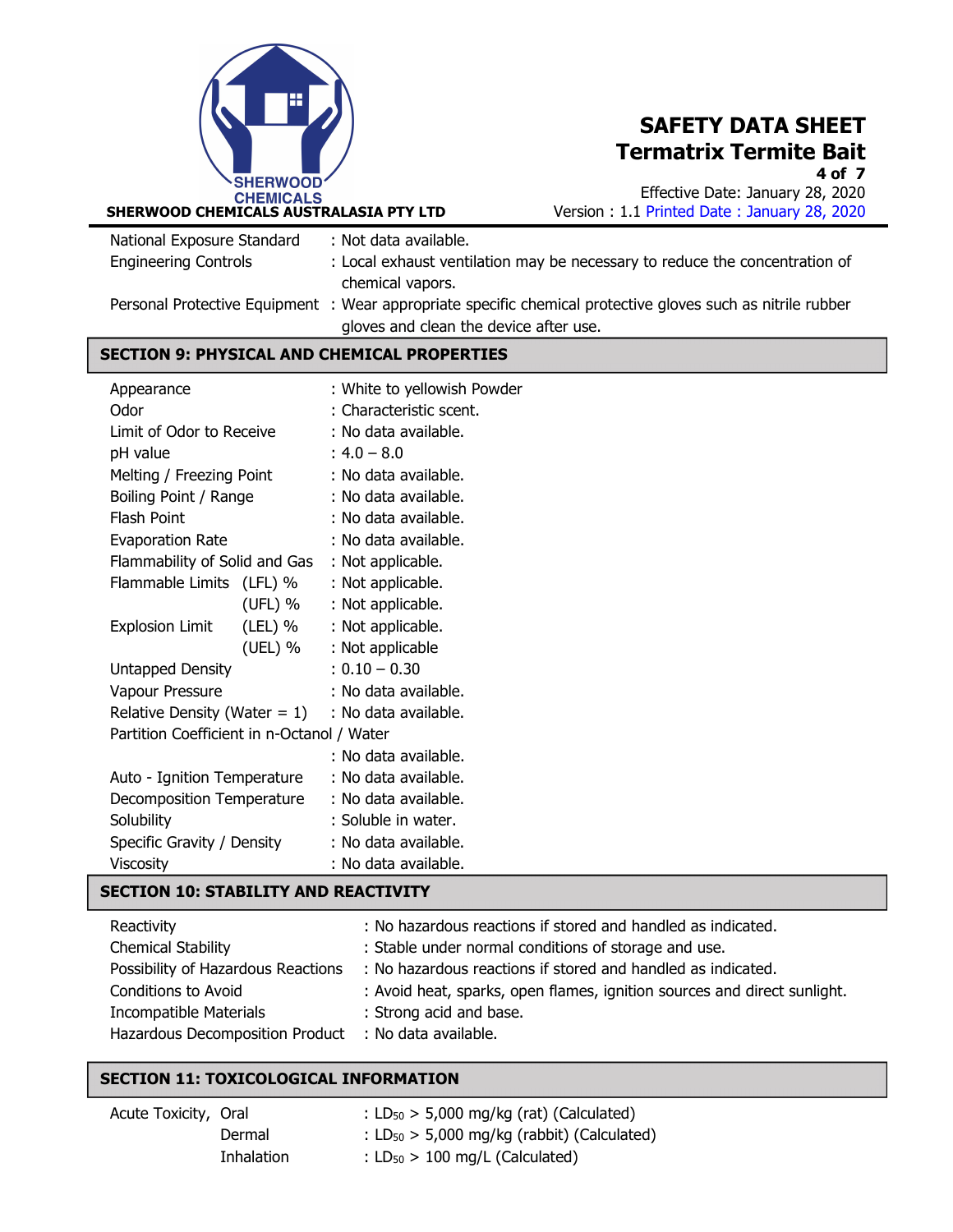

5 of 7 Effective Date: January 28, 2020 Version : 1.1 Printed Date : January 28, 2020

| Skin Corrosion / Irritation                                                                          | : Not Possible to Classify.                                                               |
|------------------------------------------------------------------------------------------------------|-------------------------------------------------------------------------------------------|
| Serious Eye Damage / Irritation                                                                      | : Cause eye irritation.                                                                   |
| Skin Sensitization                                                                                   | : Not Possible to Classify.                                                               |
| Respiratory Sensitization                                                                            | : Not Possible to Classify.                                                               |
| Germ Cell Mutagenicity                                                                               | : Not Possible to Classify.                                                               |
| Carcinogenicity                                                                                      | : Not Possible to Classify.                                                               |
| <b>Reproductive Toxicity</b>                                                                         | : Not Possible to Classify.                                                               |
| Specific Target Organ Toxicity<br>- Single Exposure<br>- Repeat Exposure<br><b>Aspiration Hazard</b> | : Not Possible to Classify.<br>: Not Possible to Classify.<br>: Not Possible to Classify. |

#### SECTION 12: ECOLOGICAL INFORMATION

| Hazard to the Aquatic Environment |  |
|-----------------------------------|--|
|-----------------------------------|--|

| : Not Possible to Classify. |
|-----------------------------|
| : Not Possible to Classify. |
|                             |
| : No data available.        |
| : No data available.        |
| : No data available.        |
| : No data available.        |
|                             |

#### SECTION 13: DISPOSAL CONSIDERATIONS

| Waste Treatment Method            | : Waste must be disposed of in accordance with federal, state and local<br>environmental control regulations.<br>: <b>DO NOT</b> dispose into the environment, waterways, drains and sewers.<br>: DO NOT produce waste contaminated soil or water.                           |
|-----------------------------------|------------------------------------------------------------------------------------------------------------------------------------------------------------------------------------------------------------------------------------------------------------------------------|
| <b>Container Treatment Method</b> | : <b>DO NOT</b> pierce or burn, even when empty.<br>: Waste must be disposed of in accordance with federal, state and local<br>environmental control regulations.<br>: This product is dangerous for the environment. DO NOT discharge to<br>sewers, drains or watercourses. |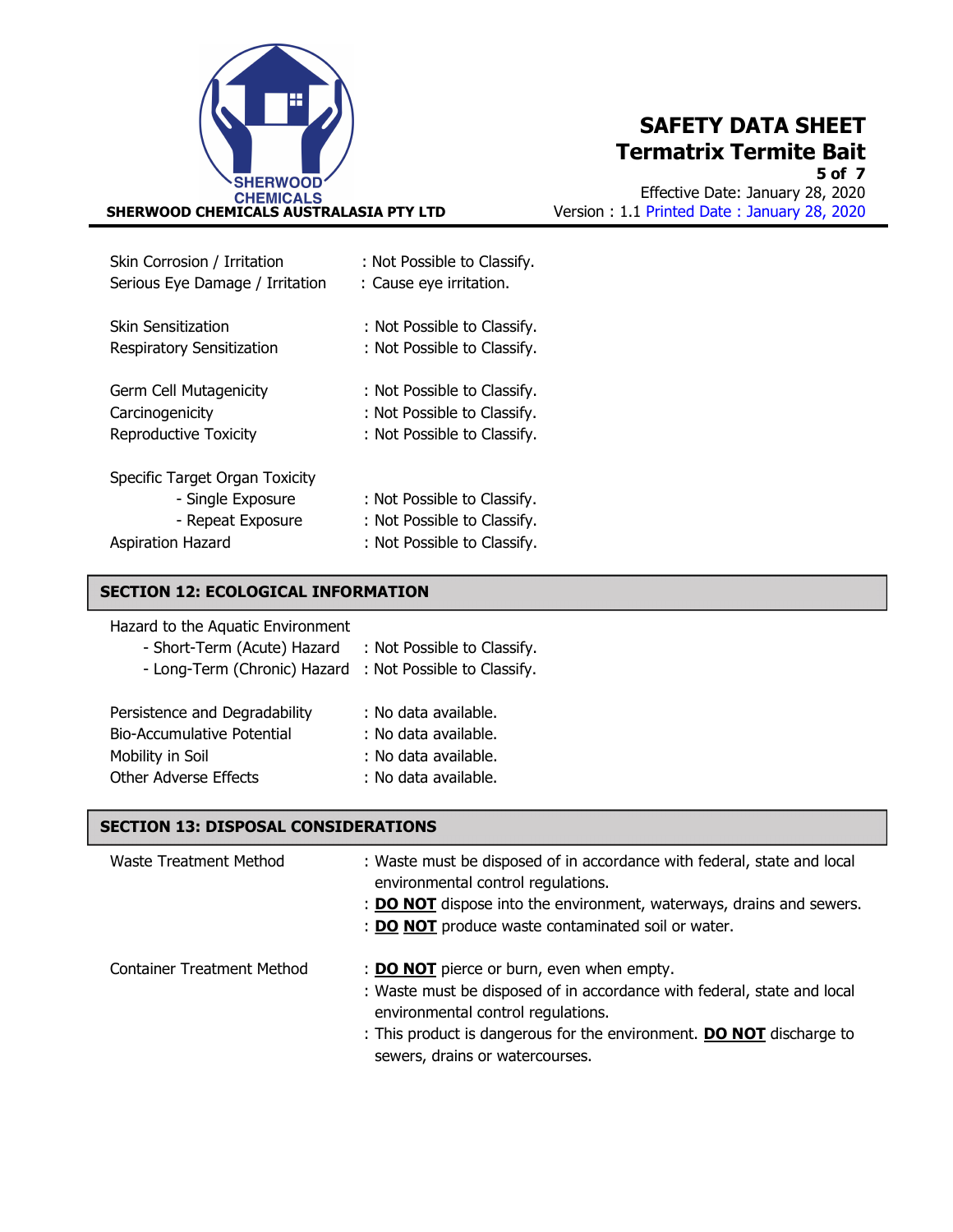

Effective Date: January 28, 2020 Version : 1.1 Printed Date : January 28, 2020

#### SECTION 14: TRANSPORT INFORMATION

| <b>Regulation</b> | UN No.         | <b>Proper Shipping Name</b> | <b>Classes</b>    | $PG*$             | <b>Symbol</b>  |
|-------------------|----------------|-----------------------------|-------------------|-------------------|----------------|
| <b>ADR</b>        | None Allocated | None Allocated              | None<br>Allocated | None<br>Allocated | None Allocated |
| <b>IMDG</b>       | None Allocated | None Allocated              | None<br>Allocated | None<br>Allocated | None Allocated |
| <b>IATA</b>       | None Allocated | None Allocated              | None<br>Allocated | None<br>Allocated | None Allocated |

: Ministry of Industry Announcement on Hazardous Substance List 2013

Environmental hazards : No information provided

```
Special precautions for user : None Allocated
```
#### SECTION 15: REGULATORY INFORMATION

Law Enforcement in Thailand : Hazardous substance Enactment 1992.

 Types of Hazardous Material : 2 (FDA Thailand) Registration No. : No.778/2561 APVMA Approval No : 64650

- 
- 

#### SECTION 16: OTHER INFORMATION

#### Reference

- : GHS OFFICIAL TEXT AND CORRIGENDA Rev.7 (2017)
- : European Chemicals Agency; https://echa.europa.eu/
- : Toxicology Data Network, U.S. National Library of Medicine; https://toxnet.nlm.nih.gov/
- : National Institute of Technology and Evaluation;
	- http://www.safe.nite.go.jp/english/ghs/ghs\_index.html
- : Ministry of Industry Announcement on Hazardous Substance List 2013 https://www.jetro.go.jp/ext\_images/thailand/thai/pdf/hazardlist13\_tha.pdf

#### **Disclaimer**

 This article is as accurately as possible complied with the best of our company's knowledge at the time documentation. Each user should read this SDS and consider the information in the context of how the material will be handle and used in the workplace including in conjunction with other products. If classification or further information is needed to ensure an appropriate risk assessment, the user should contact our technical team.

 The above information is believed to be correct but does not purpose to be all inclusive and shall be used only as a guide. No warranty is expressed or implied regarding the accuracy and completeness of the data. As such, we cannot be held liable for any injury or economic loss. Users are further reminded of the possible risks of using this material for any other purpose than those for which it was intended. The above information can be utilized only for meeting regulatory norms in regard to handling and labeling advice.